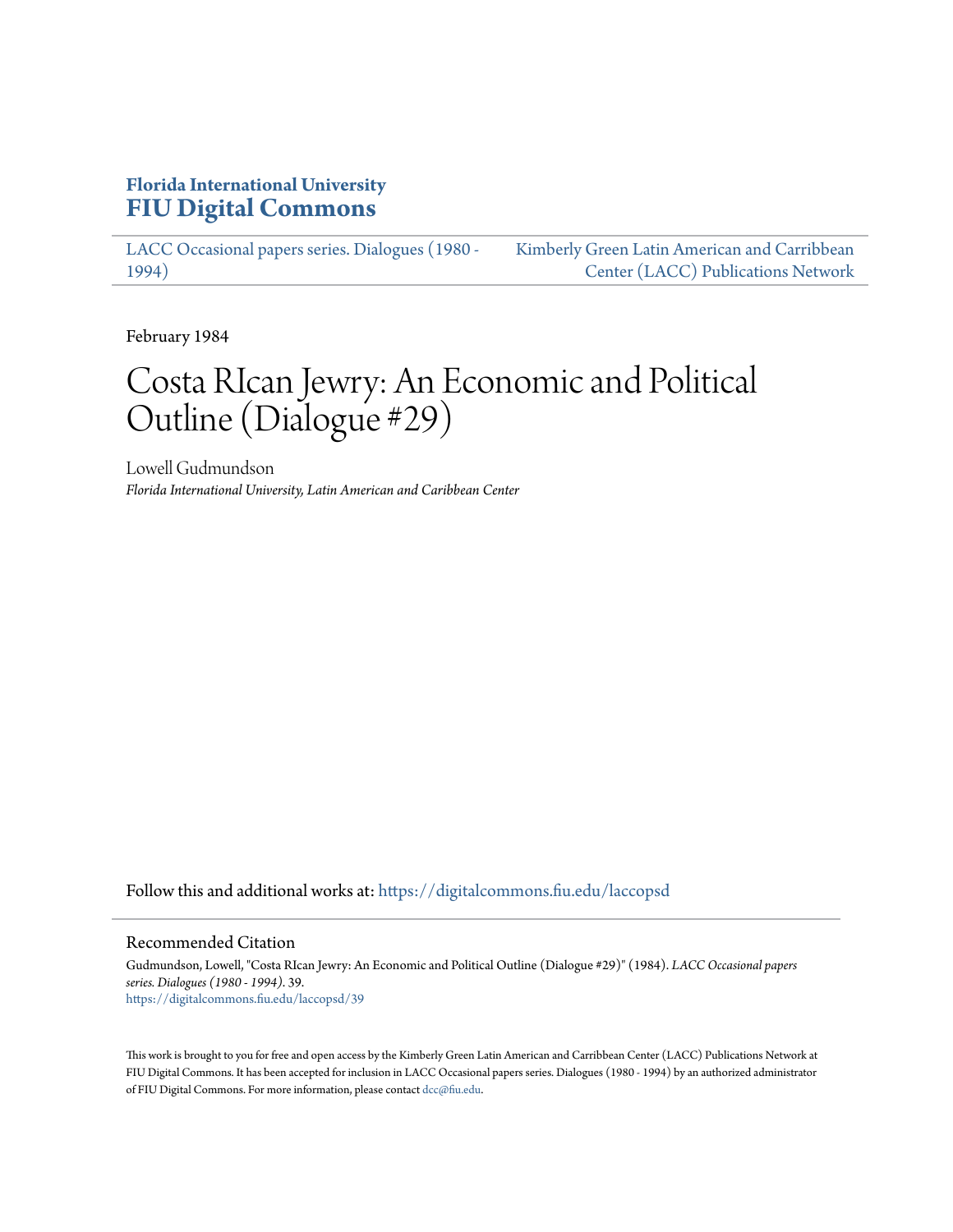## **COSTA RICAN JEWRY: AN ECONOMIC**

### **AND POLITICAL OUTLINE**

**Dr. Lowell Gudmundson** 

**Dialogue #29** 

**February, 1984**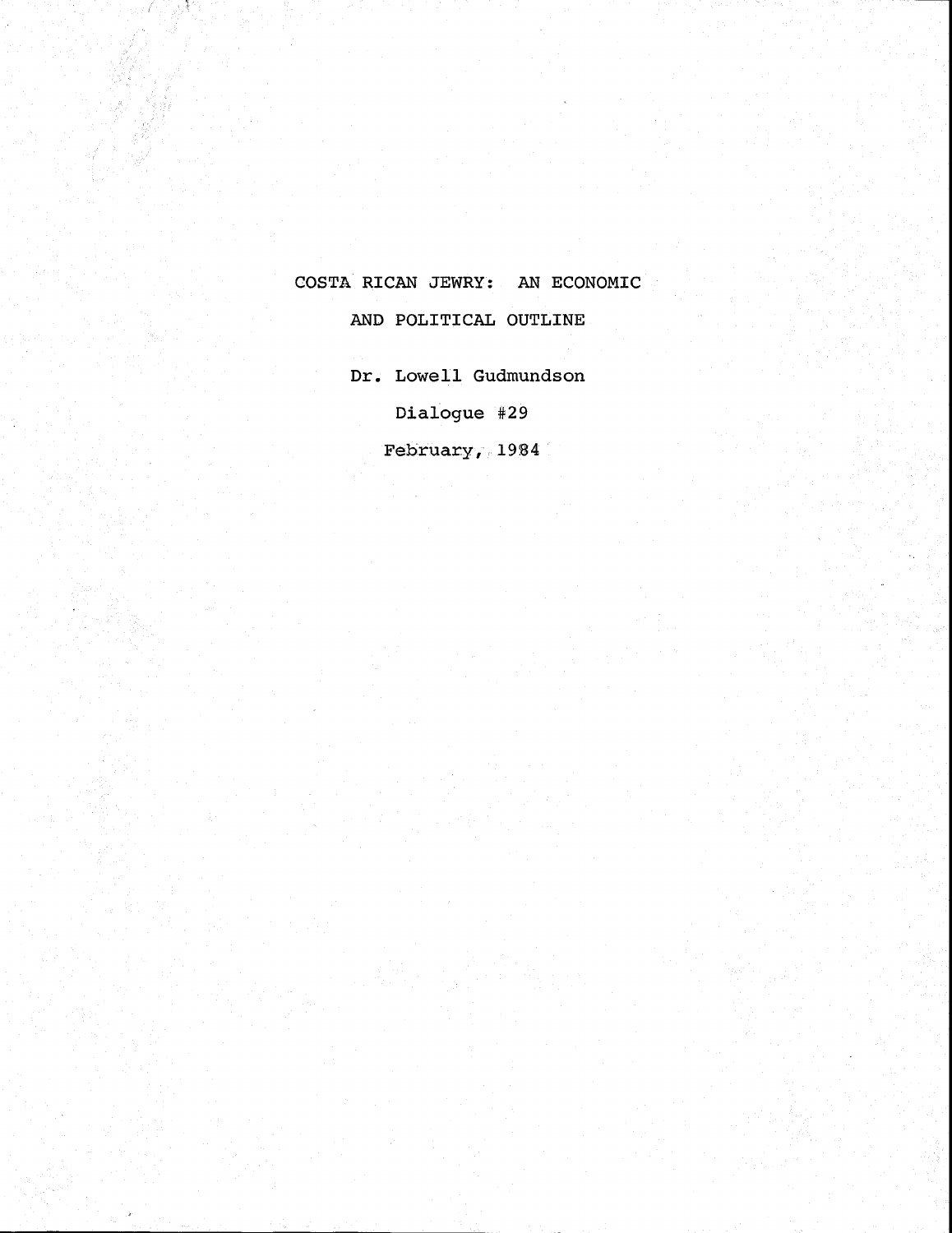#### PREFACE

Lowell Gudmundson is Assistant Professor of History and Associate Director of the Latin American and Caribbean Center at Florida International University. His field research began in Costa Rica in 1975, where he' was assistant professor of history at the Universidad Nacional (Heredia), **Dr.** Gudmundson is the author of Hacendados, precaristas y politicos: La ganaderia y el **1atifundismo** quanacasteco, 1800-1950 (San Jose: Editorial Costa Rica, 1984), Estratificacion socio-racial y economica de Costa Rica. 1700-1850 (San Jose: Editorial Universidad Estatal a Distancia, 1978) and El *judio* en Costa Rica (coauthor) (San Jose: Universidad Estatal a Distancia, 1979). Other research and analysis has appeared in Caribbean Review, Latin American Research Review, Journal of Latin American Studies, The Americas and Peasant Studies. Publication of this work has been made possible in part by a grant from the Florida International University Foundation, Inc.

> Nark B. Rosenberg Director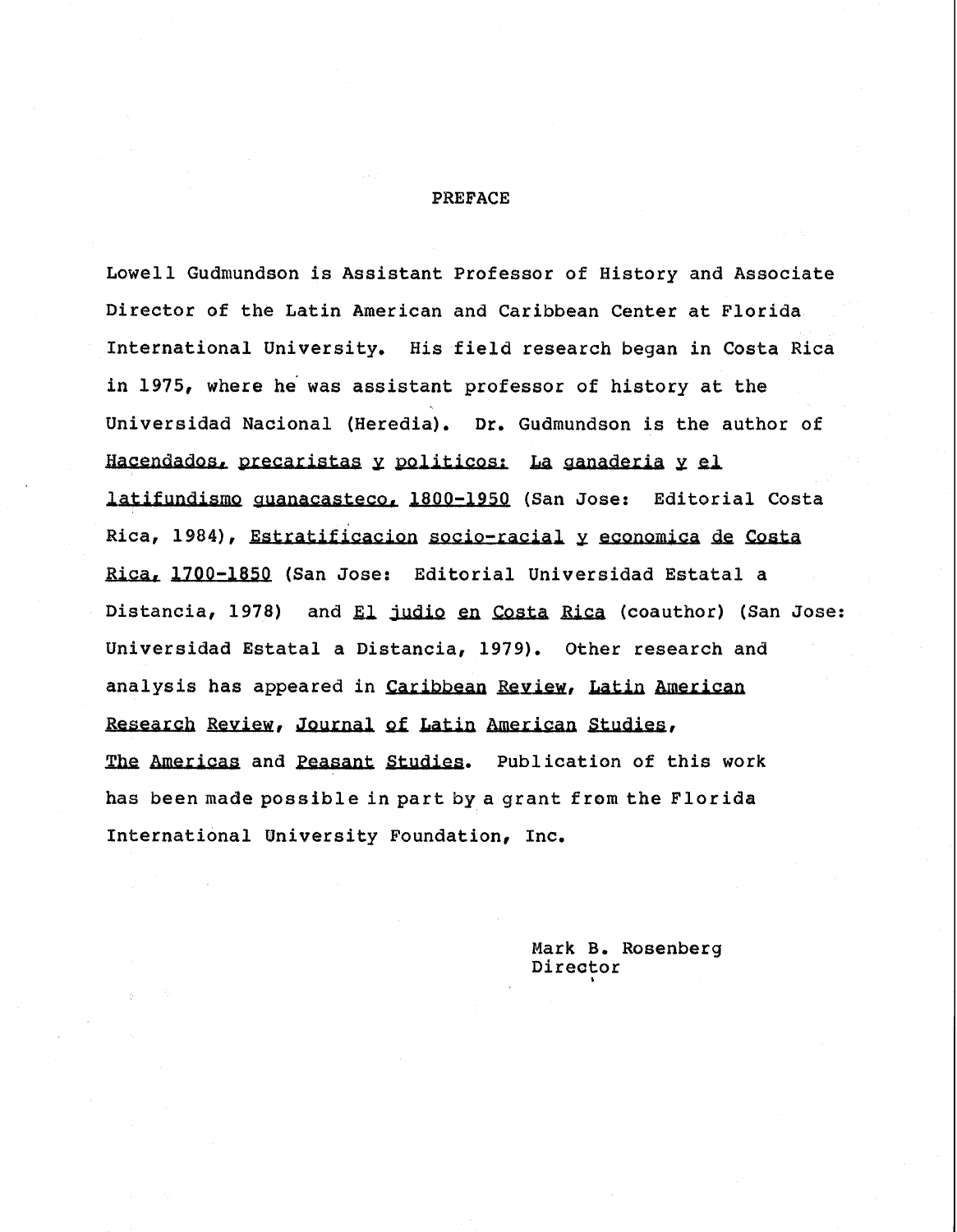#### COSTA RICAN JEWRY: AN ECONOMIC AND POLITICAL OUTLINE

The history of the Jewish community in Costa Rica has been basically that of the Polish immigrants of the 1930s and 1940s and their descendants, so much so that yet today the terms Pole ("polaco") and Jew are often used interchangeably in popular speach. While Costa Rica did receive a small number of late nineteenth and early twentieth century Jewish immigrants of Sephardic origin, as well as some South American Jews after 1970, of the 743 Jews in Costa Rica in 1941 fully 700 were of Polish origin. In the period 1929-1939 nearly six hundred Polish Jews migrated to Costa Rica, with about two hundred arriving shortly after the Second World War. In 1978 the population of the Costa Rican Jewish community was estimated at 411 families and 1,586 individuals, perhaps 10% of whom were of post-1970 South American origin, and the rest of Polish descent.<sup>1</sup> This comparatively miniscule immigration of Polish Jews in the 1930s led to the formation of a very tightly-knit community of several hundred individuals highly conscious of their shared culture and position in the host society by the 1950s. The solidarity of the community was further reinforced by sporadic outbursts of creole antisemitism, by a shared immigrant experience from residence to initial occupation, and perhaps most importantly by common village origin in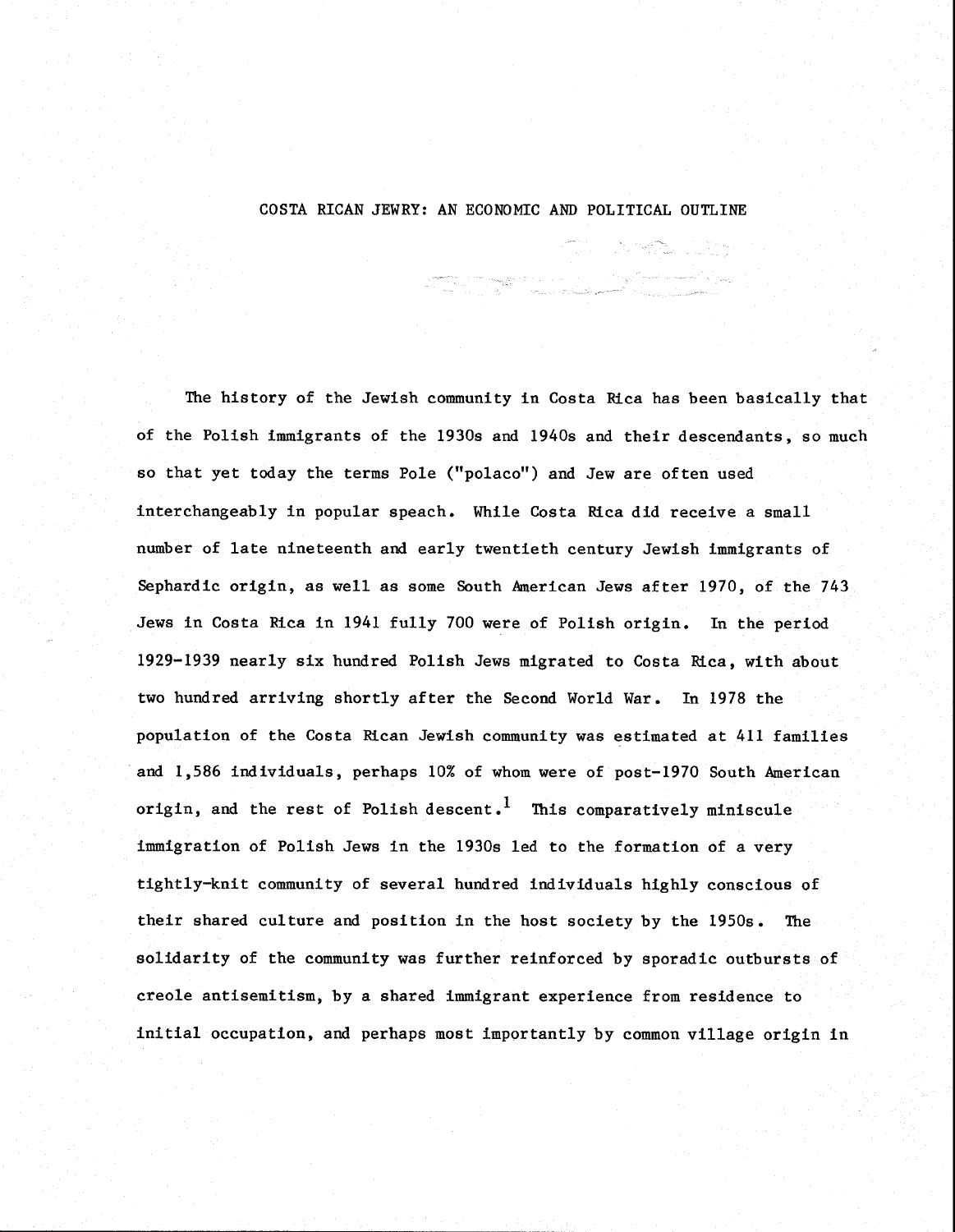Poland. These features of Costa Rican Jewry and its historical development will serve as the focus of the following essay. In a postscript we will attempt to tie these features of past experience to the contemporary situation and prospects of the local Jewish community.

#### IMMIGRANTS AND THEIR OCCUPATIONAL EXPERIENCE

The first Jews to settle in Costa Rlca arrived late in the nineteenth century.<sup>2</sup> They were often associated with Caribbean or North Atlantic trading houses and of Sephardic origin. These few immigrant merchants, perhaps only a dozen or two at most, were uniformly well placed in the local socioeconomic structure, at times even occupying political or civic office in Costa Rica. **<sup>3</sup>** Moreover, one particular immigrant merchant, from Austria by way of Argentina, played a central role in the early history of the Polish community as well. Enrique Yankelewitz founded a department store which was perhaps the single major source of cloth and garments on consignment to the ambulatory Jewish merchants within the later Polish emigrant group. Yankelewitz, with his "Mi1 Colores" store, was the first employer of a sort for a substantial number of the immigrants of the 1930s.

The first few Polish Jews to arrive in Costa Rica came in the late 1920s. They were young men with some resources and industrial or commercial expertise. Whether owners of small shops or artisans in Poland, these individuals brought with them small sums, the tools of their trade and, most importantly, the commercial and industrial know-how to establish themselves in the host society. These early settlers were soon followed by family and friends, forming a tiny community first to the north of the central market district of San José and then increasingly south and west of the city center.

 $\overline{2}$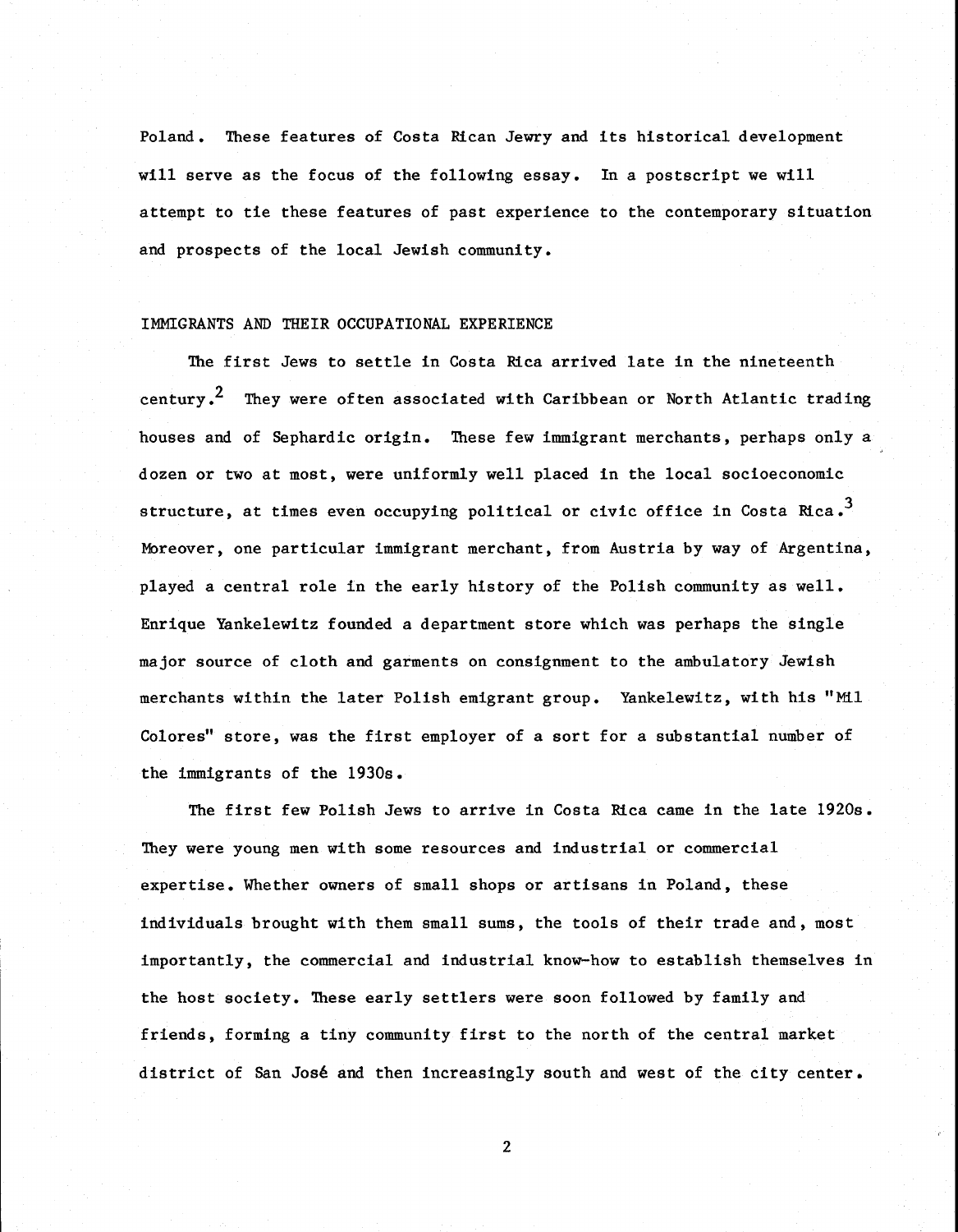Of a group of 210 Polish Jews who emigrated to Costa Rica between 1933 and 1936, the high point of arrivals, fully 38% came from just two Polish settlements: Zellochow (45), a shoemaker's village of some 5,000 souls (40% Jewish) southeast of Warsaw, and Ostrowietz (35), a city of 50,000 further south of Zellochow. An additional 9% (19) came from Warsaw itself, while no other point of origin could account for over 5% of the sample.<sup>4</sup> The Zellochow group came from an overwhelmingly artisan-based community which had developed one-piece shoe manufacturing for the Russian peasant market. After Polish independence in 1919, this market was soon lost and the village Jewish community entered a period of crisis and decline which eventually led to significant emigration, to Costa Rica and elsewhere.<sup>5</sup>

The Polish Jews who arrived in Costa Rica during the 1930s were drawn from a traditional village or "shteitl" background, non-orthodox in religion, and politically largely inactive. Their occupational experience ranged from that of laborer in artisanry, to craftsman, to shop or store owner, but the commercial or artisanal professions were nearly universal within the group. Their educational attainment had been very limited in Poland, but they brought with them commercial and technical skills which, together with their literacy and immigrant solidarity, would provide them with major advantages within contemporary Costa Rican society. Between 1930 and 1950 a similar community occupational structure, ranging from clerk or laborer to shop owner, would be recreated in Costa Rica, but one which would evolve rather quickly toward higher status and greater wealth across the board than had been the case in Poland. Eventually, clerks and laborers here became petty shop owners, while at the higher level the ownership of major commercial and industrial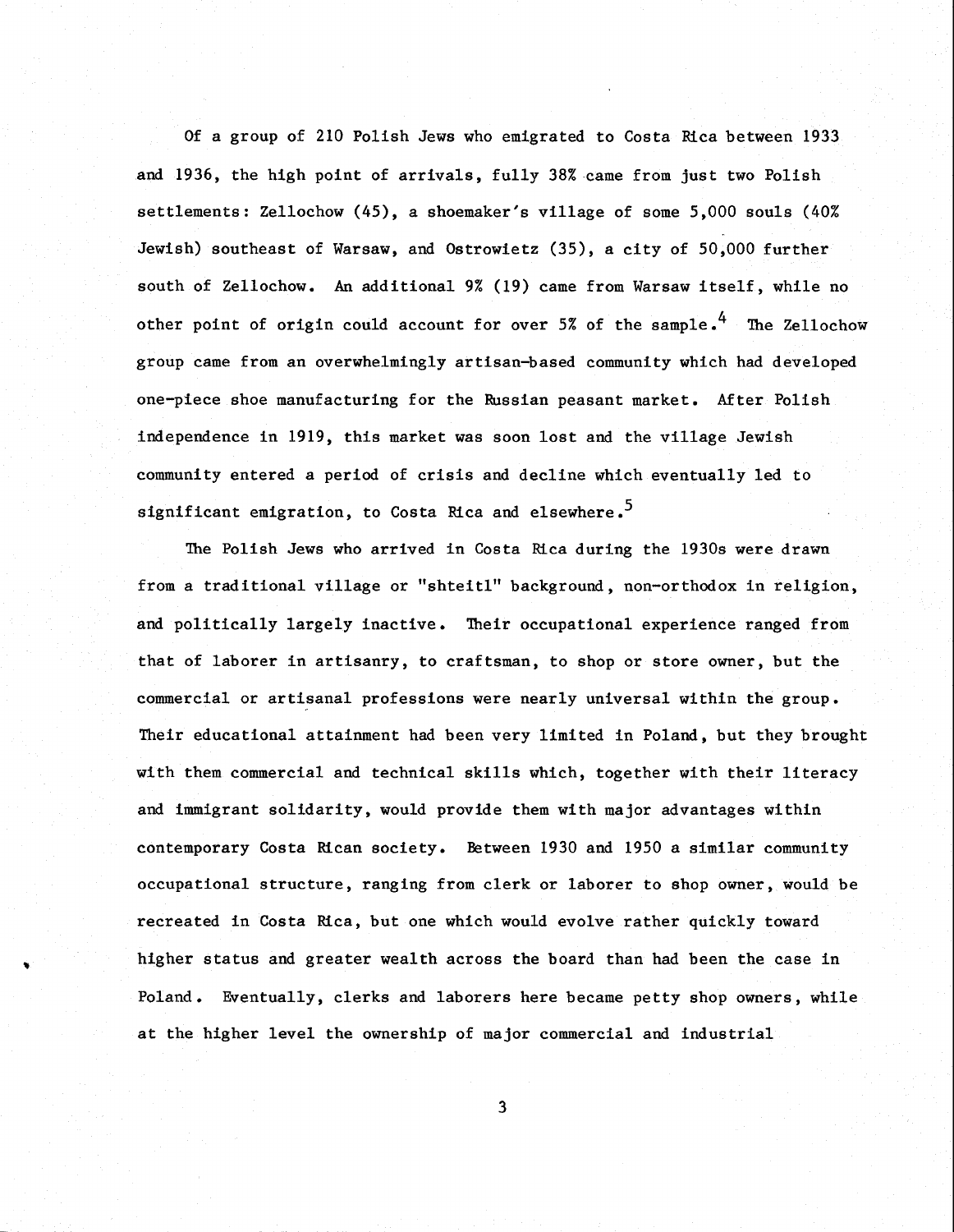enterprises replaced mere shopkeeping as the mark of distinction within the local community.

Upon their arrival in the Costa Rica of the 1930s most adult males worked for a time in the employ of one of the earlier, more wealthy immigrants, or took up ambulatory sales of cloth and garments on consignment from these same individuals. The early Polish arrivals had not all reached this level of activity to be sure, but the Yankelewitz family and its "Mil Colores" department store served as initial employer of many of those arriving in the early to mid-1930s. These ambulatory consignee merchants ("buhonero" in Spanish, "klapper" in Yiddish) would develop a circuit and clientel which they would service periodically, both to offer new items and, more importantly, to collect installment payments on past sales. This development of installment credit to the lower orders was by all accounts a Jewish innovation in Costa Rican commerce, yet today refered to generically as "Polish payments" ("pagos a lo polaco"). It was precisely this practice which helps to explain, in part, such early success and rapid establishment as independent shopkeepers on the basis of ambulatory consignment sales and profits.

The importance of this consignment system for the early immigrants, as well as the speed with which many became independent merchants, can be seen in the account book of the period kept by the "Mil Colores" department store. In 1934 all 99 of the consignees listed were Polish Jews, with an average outstanding balance of over five hundred "colones" (about \$250). In 1935 about 100 of the 120 consignees were Jewish, 59 of 63 in 1936, 30 of 47 in 1937, and only 27 of 85 in 1939.<sup>6</sup> It appears that the period of greatest profitability for "Mil Colores" was that of the war years of  $1939-1945$ , and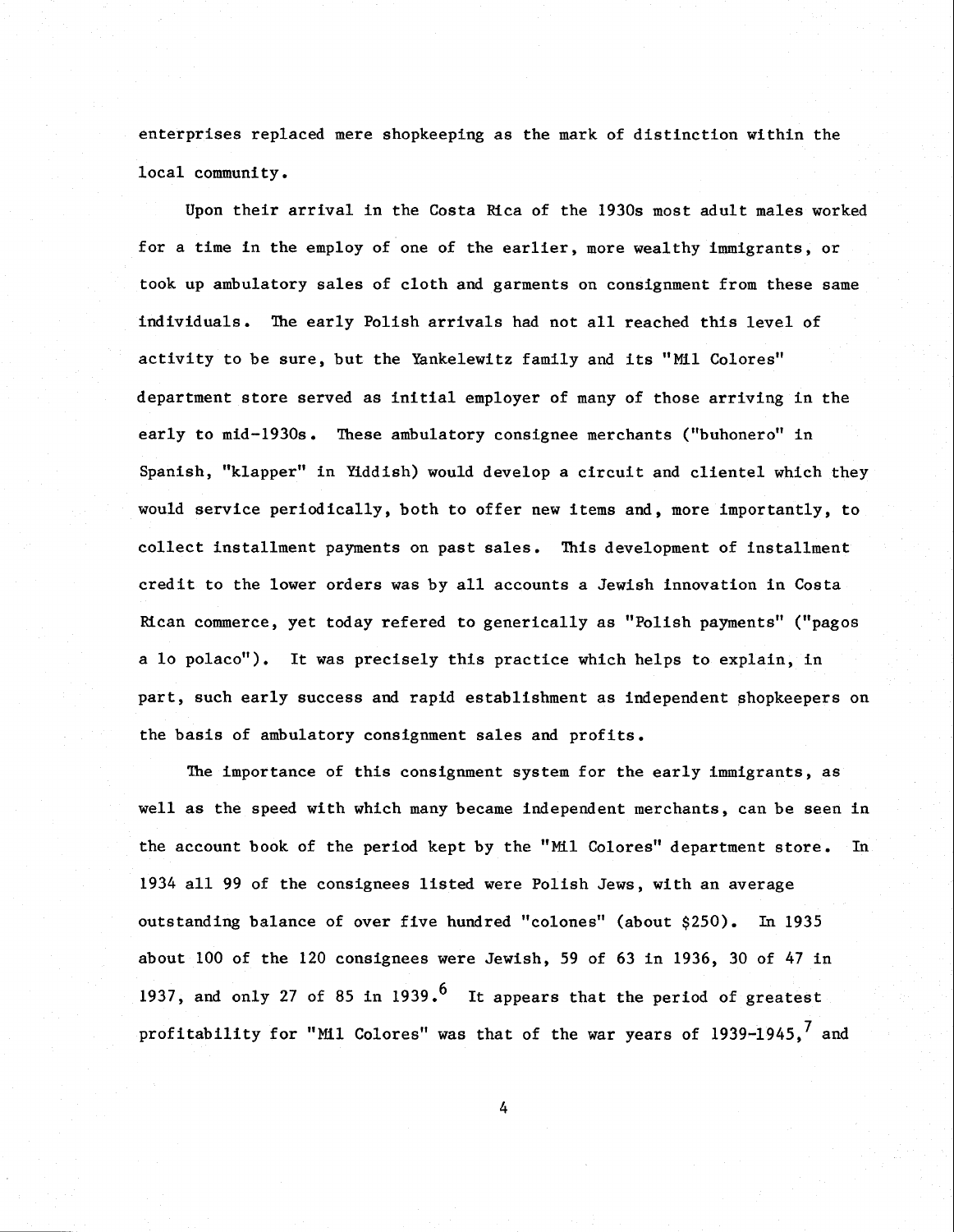by this period former consignees had also achieved shopkeeper status and withdrawn from the ranks of the door to door peddlers. Even so, the colloquial term "polaquear" is still used today to describe ambulatory or "circuit" sales on credit of cloth and garments carried out by both local and immigrant merchants.

The extent of this occupational and proprietary advancement can be further seen in the legislatively mandated "census" of the Jewish community in 1941.<sup>8</sup> While 76 of the 218 males registered were yet ambulatory merchants ("buhonero"), fully 99 were independent shopkeepers. In addition, there were some 13 artisans, 5 in leatherworking, **3** merchant manufacturers of food products and furniture, and most importantly, 6 manufacturers of clothing (3 of whom were major merchants as well).

Despite the obvious improvement in the economic standing of nearly all members of the community over the 1930s, the differences between shopkeeper and traveling salesman, between manufacturer and shopkeeper, remained and were perhaps magnified in the process of community formation. In an internally generated 1952 census of Jewish employers we capture a glimpse of the great disparity been the few industrialists and the shopkeeper majority.<sup>9</sup> In 1952 Jewish employers were heavily concentrated in two basic activities: clothing manufacture (52% of the 1,283 workers employed in the average month by the 146 employers reporting) and clothing and garment retail sales (27%). Without distinguishing among manufacture and retail sales, a distinction which would prove false in the practice since major industrialists were themselves merchants first, we can judge the size disparity of community enterprise by the following figures. Those firms which employed less than 5 salaried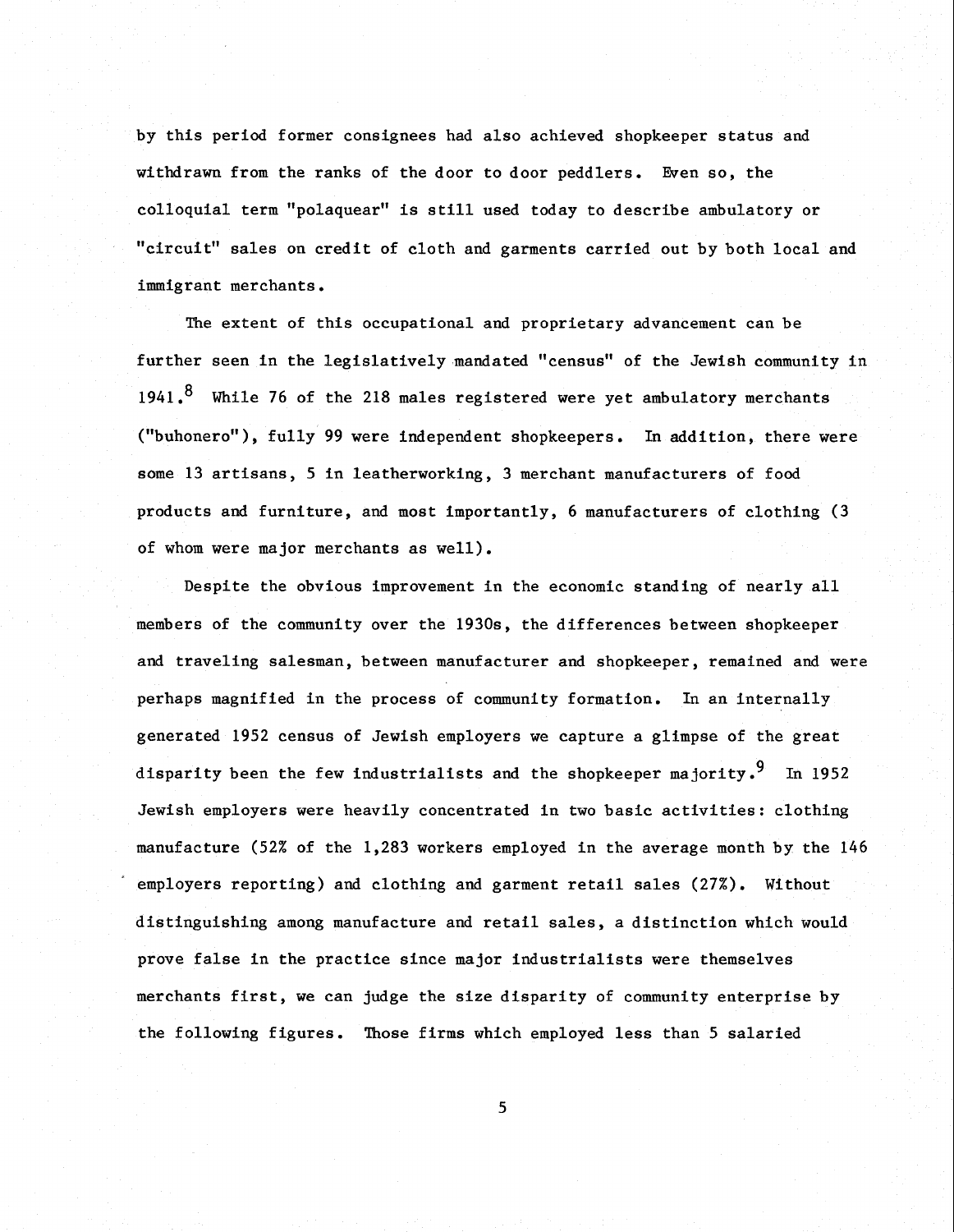workers accounted for fully 68% (100 of 146 cases) of all firms, but only 16.8% of all workers (214 of 1,283). Thus, the typical Jewish shopkeeper employed only one in six workers, by this time nearly all native Costa Ricans. Those firms which employed from 5 to 20 workers made up 18.5% of all firms, with 23.1% of employees, while those firms employing over 20 workers accounted for 13% (19 cases) of firms but fully 60.2% (773) of workers. The largest of these industries, a clothing manufacturing plant, employed an average of 80 workers per month during 1952, while the community-wide employer average was but 2.7 workers.

This story of economic advance, albeit highly uneven and unequal, during the 1930s and 1940s has continued along parallel lines into the present. 'Ihe few major firms within the community further accelerated their expansion during the 1960s, thanks to the stimulus of the Central American Common Market. Today, any further expansion is increasingly based on exports to either the United States or other non-traditional markets in the Caribbean. Perhaps the single major divergence from the pattern revealed by the 1952 employer census is that of the emergence of a second generation of Jewish professionals and academics since the early 19708, about which we will have more to say below.

#### ANTI-SEMITISM IN COSTA RICAN POLITICS

Soon after their arrival Polish Jews became a topic of general social and political commentary, not all of it disinterested or favorable. Those opposed to or simply critical of this immigration did not immediately resort to open anti-semitism of the kind which would later surface in the rhetoric of the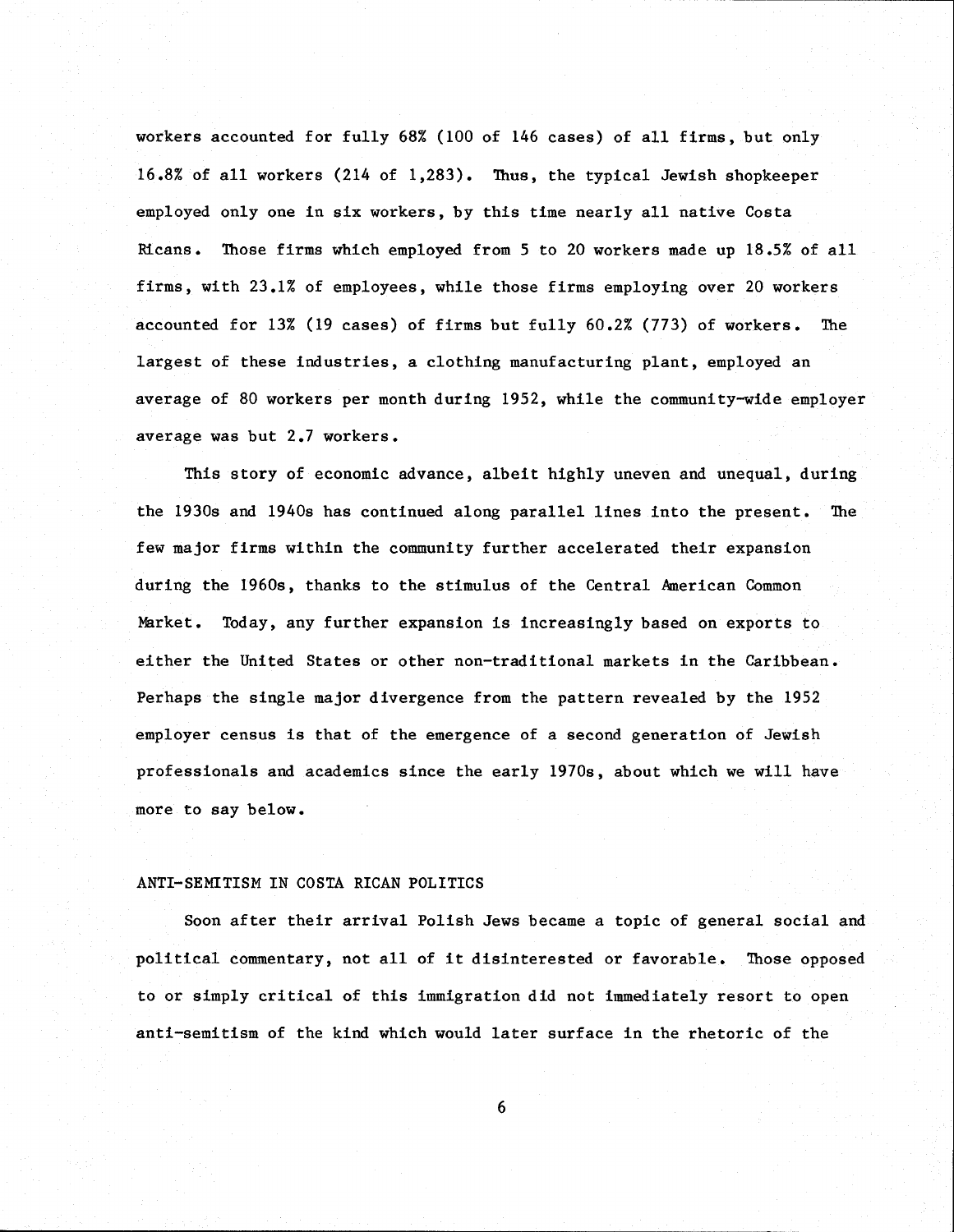"Polish plague" or "odious Jew" variety. However, as early as 1936 the political opposition was pillorying the three time President Ricardo Jiménz for his "favoritism" toward questionable immigration and "undesirable" elements. In addition to their attacks upon the legality of earlier immigration, the critics alleged that the peddlers carried "Communist propoganda" in their bundles, that upon entry they had promised to become farmers rather than merchants, and that they were undesirables in general. Ultimately, the commercial competition offered by the newcomers was the source of most irritation. The other charges, immigration irregularities included, were so vague or fanciful as to be easily dispatched with a pamphlet which was equally intended to rebut the charges and ridicule those making them.  $^{10}$ 

This initial polemic over the "polacos" coincided with the 1936 Presidential election. The winning candidate, the conservative León Cortés, was closely identified in the public mind with the anti-Jewish position, as well as being viscerally anti-Jiménez. Cortés and his administration (1936-1940) have also been considered by historians as perhaps the high point of Costa Rican anti-semitism.  $^{11}$  Cortés did not make the Polish question a major issue early in his term, limiting himself to the naming of a German citizen, Max Effinger, to head the immigration service. Effinger did, on occasion, deny entry to those "not of Aryan race", etc., but even this policy was circumvented quite frequently by relatives of those already resident in Costa Rica.<sup>12</sup> Nevertheless, Cortés did allow some 159 Polish Jews to enter the country over his four year term, a significant reduction from the 50/80 per year of the earlier administration, but hardly a radical closing of the borders. Moreover, during the 1940 election campaign and thereafter, the

 $\overline{7}$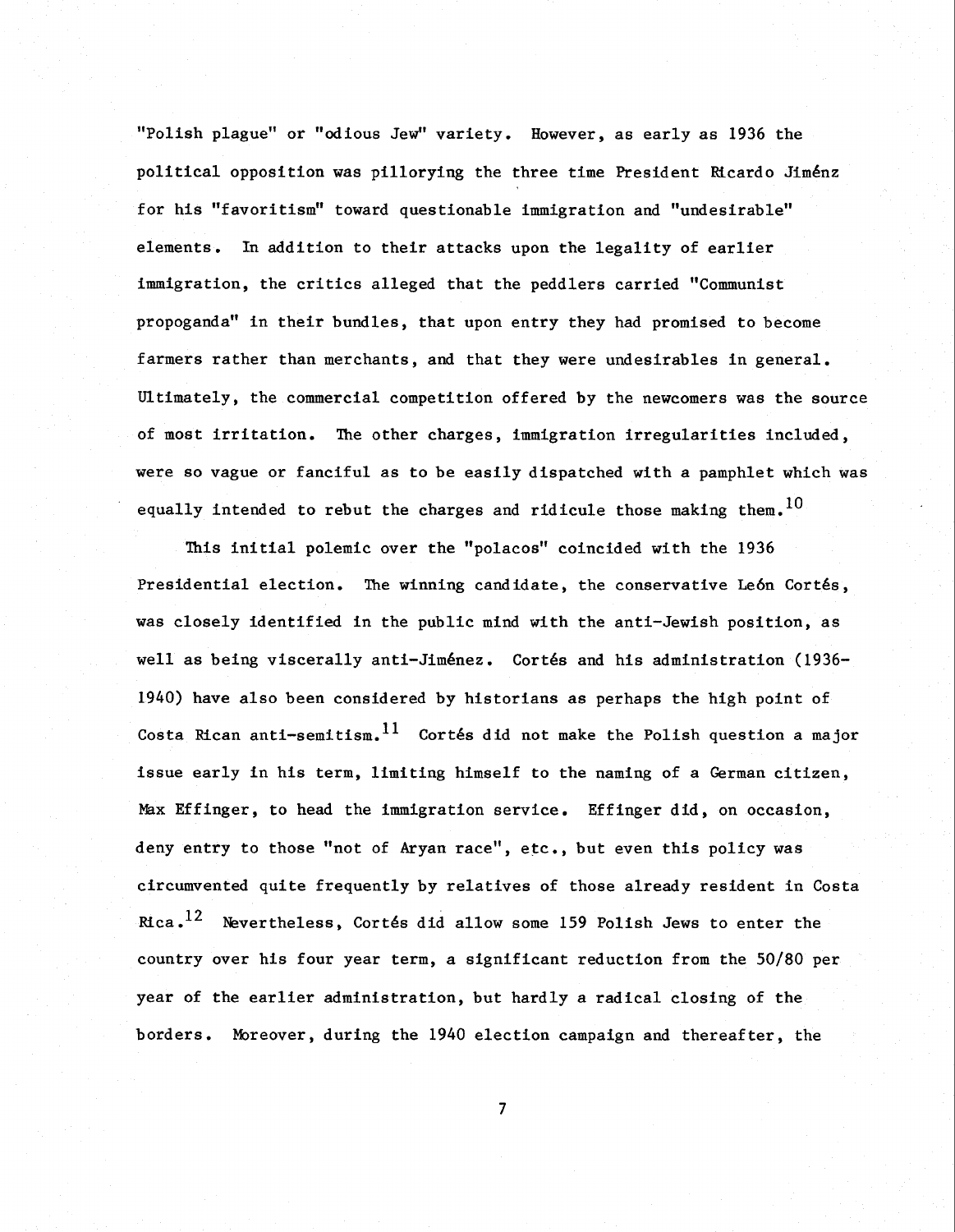Cortés administration was actually criticized by the triumphant candidate, Rafael Angel Caldero'n Guardia, for having been too lax in this regard.<sup>13</sup>

During the waning months of his administration Cortés had begun to stiffen his policies on immigration and Jewish registration and control in general. In 199 only 14 Jewish immigrants were admitted and only **2** followed in 1940, a restrictive policy which caused the protest and intervention of Parisian and North American Jewish organizations, to no avail.<sup>14</sup> Cortés argued, as would the in-coming President Calder6n, that restrictive immigration policies were not anti-Jewish per se, and in any case were needed to maintain the nation's "equilibrium in its social and economic life." At the same time (late 1938 and early 1939), Cortés ordered the registration of all Jewish residents, their domicile and occupation, without ever achieving this end thanks to generalized non-compliance on the part of the affected individuals .

The attempt to register and "control" the activities of Jews in general, and Jewish merchants in particular, was carried forward by President Calder6n soon after his inauguration in 1940. In fact, in his inaugural address Calder6n accused his predecessor of having allowed "the largest Polish invasion of the country",  $^{15}$  while he insisted that "commerce should be the enterprise of persons established in the country, to avoid the possibility of disloyal competition which, in the practice, has been shown to be the greatest threat to Costa Ricans' prosperity."<sup>16</sup> Calderón, as Cortés before him, responded to the clamor on the part of retail merchants in general (Spaniards, <sup>I</sup>Lebanese, and Germans in particular) to limit the "peddler" trade. Some 120 of these "national" merchants<sup>17</sup> demanded that Calderón open a congressional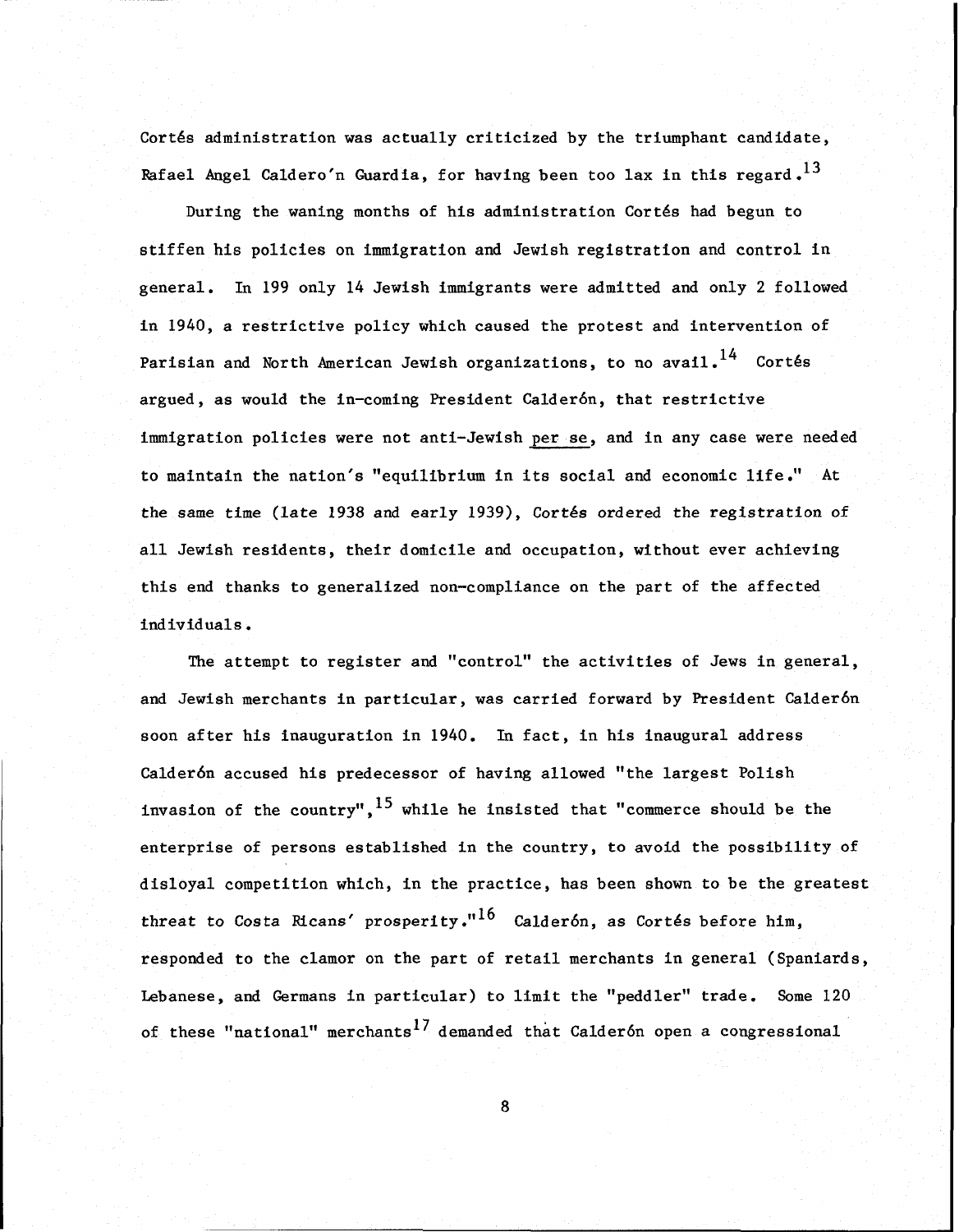investigation of the problem, to which he acceded by naming Deputy Ricardo Toledo to head the Investigative Commission which would report its findings in March 1941. This was, in fact, the high point of overt anti-semitism in Costa Rica up until that time, and not the Cortds/Effinger years of vaguely pro-nazi symbolism.

The principal recommendation of the Investigative Commission was as sweeping as it was unworkable. Jews should be given residency upon promising not to work in commerce but only in agriculture or industries not yet developed locally. Contradictorally, all Jews, agriculturalists and captains of industry as well as the merchants, were to be expelled one year after the conclusion of the war in Europe.  $^{18}$ 

No further steps were taken as a consequence of this legislativeinvestigative exercise, but the issue did surface again, to a limited extent, in the 1944 Presidential campaign. Cortés ran again and attempted to build upon his "anti- polaco" image, while the official and winning candidate, Teodoro Picado Michelski, was openly pro-Jewish. Picado, of Polish Catholic background on his mother's side, had long been friendly with individual Jewish families and bitterly denounced Cortés earlier appointment of Effinger to supervise immigration policy.<sup>19</sup> However, this sudden shift in political alliances, with Jews now increasingly identified with the official party and candidate ("calderonismo", headed momentarily by Picado), was as misleading as it was potentially dangerous. With the outbreak of civil war in 1948, Costa Rican Jews were increasingly a captive ally of the official party and a target for attack by certain extreme factions of the opposition.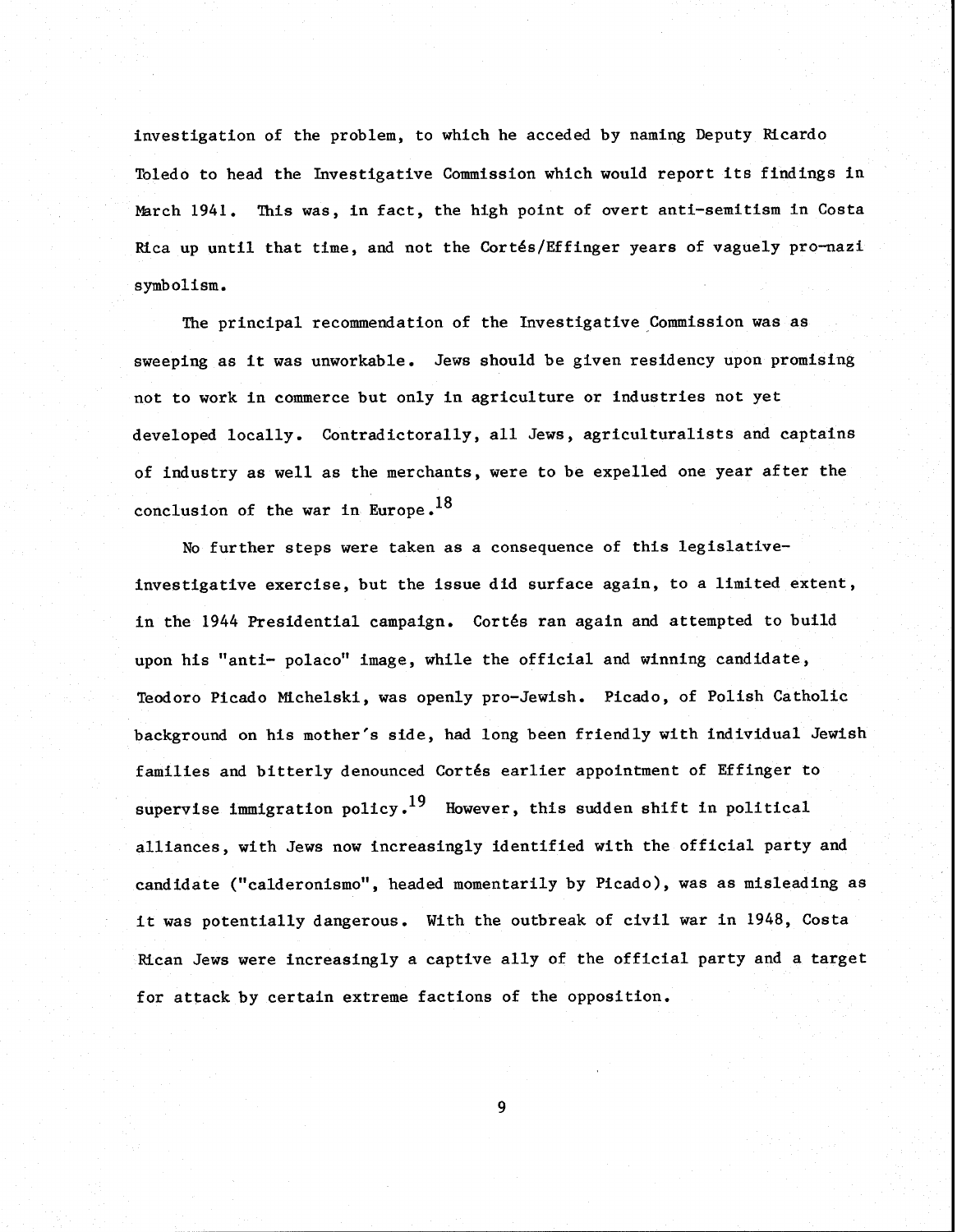The 1948 revolutionary movement led by Josd Figueres opposed the reelection pretensions of Calderón Guardia. The much disputed election, under the supervision of President Picado's "calderonista" administration, had pitted Calderón against the rightist candidate Otilio Ulate. Figueres and his small band of followers claimed an Ulate victory and election fraud by the pro-Calder6n administration. Upon their triumph, they claimed, they would install Ulate as President, but this they would in fact carry out only after an eighteen-month interim "Junta" had ruled by decree and rewritten the Constitution.

Ulate, a provincial politician and newspaperman, had been associated with some of the most outspoken "anti-polaco" positions during the 1940s. Certain of his followers, as with those of Figueres, were openly anti-semitic. Ihe outbreak of bombings, the sacking of the Jewish temple in San Jose and street graffiti warning the "Jewish dogs" convinced community leaders of the need for direct action in the midst of a civil war which was rapidly developing in favor of the rebels. Two of the community's leaders, Salomón Schifter and David Sikora, made their way to the advancing rebel forces, encamped outside of the capital, to meet with Figueres and discuss the critical situation facing Costa Rican Jewry.<sup>20</sup> Figueres categorically declared his new government's intention to put a stop to the outrages and to respect individual liberties. Ihis was taken as a personal guarantee and greatly facilitated the eighteen-month process of transition. Indeed, many have mistakenly come to believe that Costa Rican Jews are and always have been partisans of Figueres and his movement (Partido Liberación Nacional), just as the roles of Jiménez, Cortés, and Calderón have so often been confused. To be sure, the relatively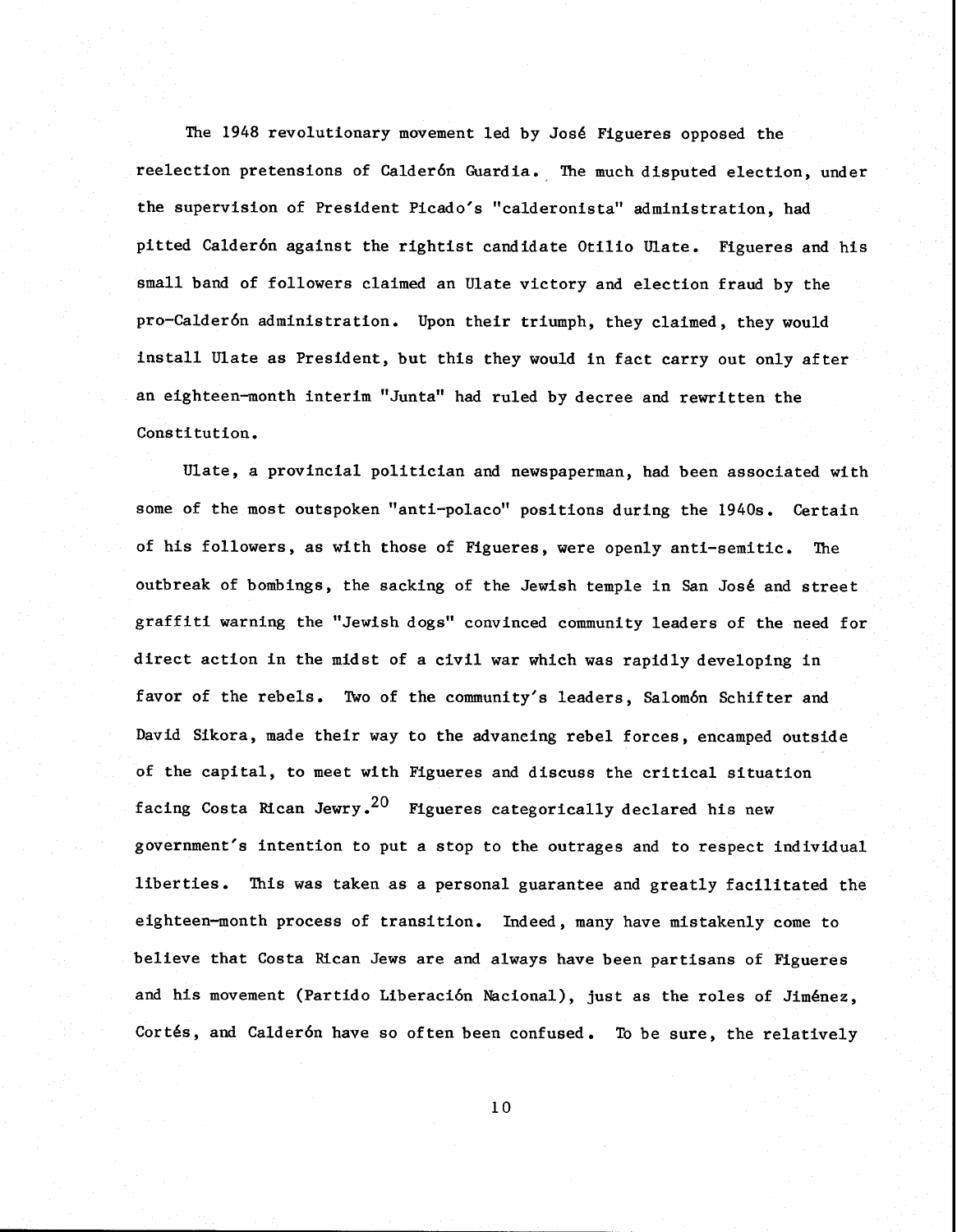great popularity of Figueres among Jews dates from this intervention in their favor, but precisely against the more intransigent factions within his own rebel following .

Once the Interim Junta led by Figueres returned power to President Ulate, in late 1949, the "Polish question" resurfaced and led to the final major wave of anti-semitism in modern Costa Rican politics. Ulate had clearly expressed his own view of Jews in a 1946 editorial. Therein he praised the earliest Jewish immigrants (Sephardic Jews?) "who made the coffee groves flourish

copiously, contributed to the creation of industry, and if some of them entered into commercial activities they did so in loyal competition, without a desire to absorb everything. . . .Those who have introduced racial distinctions in manners and customs are the Polish Jews....They have a separate social life, they marry without the contamination of creole blood, and even in death they prefer that they be covered in their cemeteries by a dirt different from that which covers other mortals. Those are racial distinctions, and Costa Ricans are not the ones who are making them....They have not come to create wealth but to drain it away and to try to take over national and long-standing foreign trade.... Neither have they come to raise up buildings, but rather to make more grave the housing problem for Costa Ricans...they have undertaken mass naturalizations, not out of conviction nor love for the land which shelters them, but out of calculation and with the intervention of the local Communists (the Picado administration?), which ties them to the nation's politics and makes them little loved by public opinion.. ..They do not contribute to solving any problems,...(but) constitute one of the greatest plagues which we suffer....You (the Jews) should not be irritated by the complaints of Costa Ricans; you have left them without homes to live in, you are taking from them one of the few prosperous acitivites of the present day; you do not invest, nor produce; you try to create monopolies in some areas of commerce....Go to the countryside, as you promised when you commerce....Go to the countryside, as you promised when you<br>entered the country; work the land, give evidence that you entered the country; work the rand<br>want to be productive elements."<sup>21</sup>

The vanguard of the anti-Polish campaign was a so-called "Patriotic Junta" of merchants, led by one Alejandro Garcia **A.** 'Ihis "grey eminence" of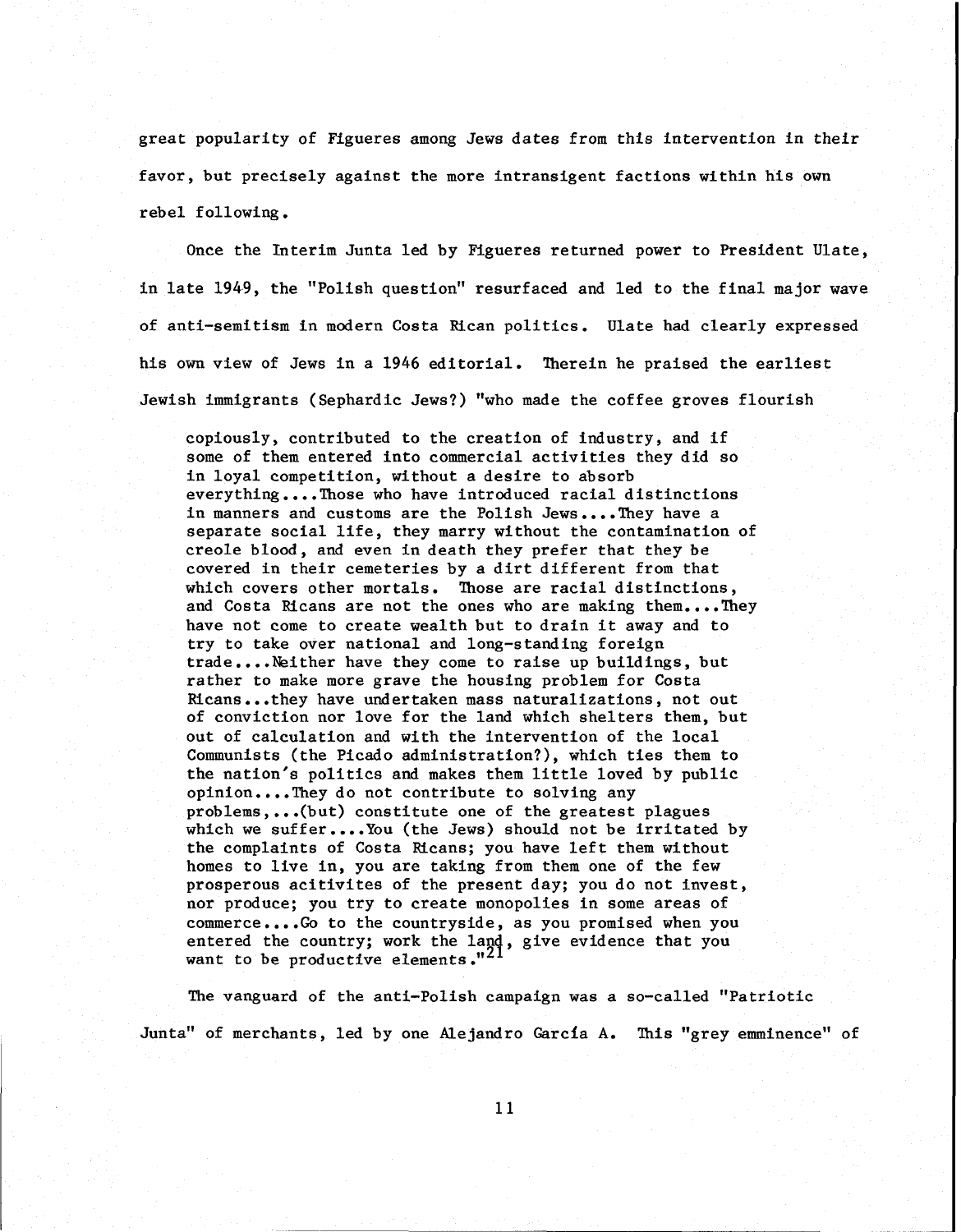Costa Rican anti-semitism had relieved himself of all responsibility by arguing that "Jews are repudiated because they themselves are odius in their way of life." Later, he would even claim that Jose Figueres had "sold out" to the Jewish colony. 22

This particular campaign came to a head in late 1951 and early 1952 with public demonstrations against Jewish commerce, in May 1952, and bomb attacks against two merchants' stores in June. Then President Ulate and his Foreign Minister (and later President) Brio Echandi eventually stopped this campiagn, but not until extensive international reporting and a visit by Rabbi Maurice Perizweig of the World Jewish Council of New York had made it a political liability. Perhaps the most revealing, and damaging, report was the story which appeared in the New York Times under the grave title "Costa Rican Jews Under Attack ." Author Sidney Gruson reported that :

"me campaign began with the Jewish New Year of last September (1951), supposedly by a group called the 'Patriotic Junta', with anti-semitic propoganda in the newspapers payed for by the Junta (a front for the more powerful merchants who support the campaign)...; there are nearly 1,250 Jews in 250 families in a Costa Rican population of 800,000...98% live in San Jose (and work) in the textile industry and retail trade.. .Similar campaigns were suffocated in 1934 and 1949, by the then Presidents (Jiménez and Figueres)....Both Ulate and (his Foreign Minister) Mario Echandi were implicated in the acceptance of the campaign....In an interview **Mr.** Echandi said that the campaign was not against Jews of non-Polish origin, who had identified themselves with the nation by origin, who has identified themserves with the hatten by means of marriage or in other ways. It is against those why have no contact with Costa Rica outside of their commerce.<sup>"23</sup>

After the 1952 affair never again would anti-semitism be so openly expressed or tolerated in Costa Rican politics. One or two very minor exchanges of opinion between Palestinian and Jewish figures would be reported in the local press,  $24$  but no longer would local commercial competitors find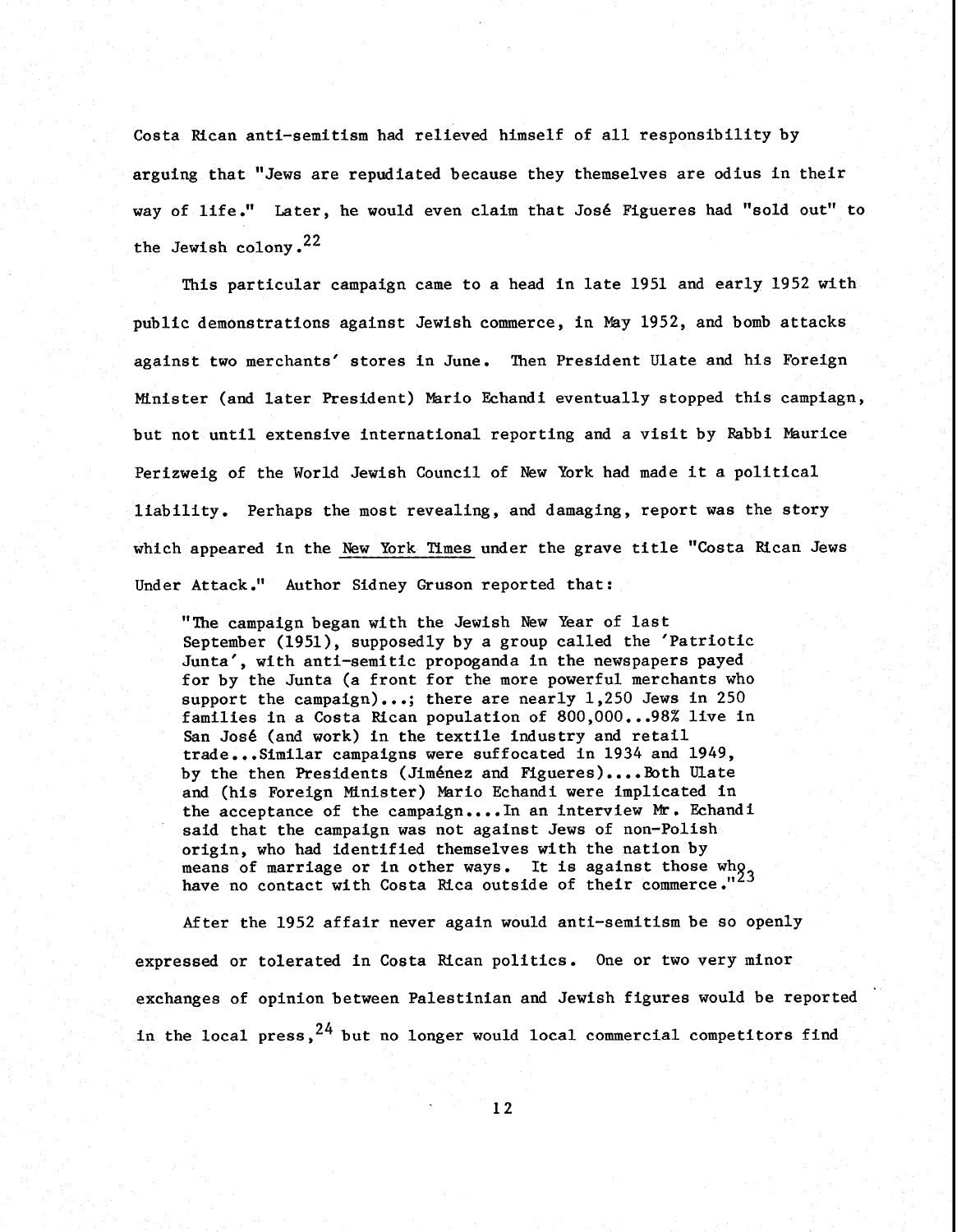political forces willing to serve as spokesmen for anti-semitic views. breover, the local Catholic hierarchy adopted a remarkably pro-Jewish position early on and never took any active role in these campaigns.25 **An**  accurate, if whimsical, reflection of the decline to near irrelevance of the "Jewish question" in Costa Rican politics can be seen in the popular jocularity regarding the local "Arab/Israeli" conflict of 1978. In the Presidential election campaign of that year a major opposition candidate was of Lebanese origin while the wife of the official party candidate was of Jewish descent (of the Yankelewitz family coincidentally). Such a sense of ethnic humor would have no doubt been hard for many participants of the political battles of the 1930-1952 period to appreciate.

#### POSTSCRIPT: CONTEMPORARY COSTA RICAN JEWRY

Since the 1950s Costa Rican Jewry has not only escaped direct political attack, it has witnessed major internal change as well. From a colony of petty merchants and their families, congregated close to the central market district of San Josd, the community has evolved toward greater residential and occupational complexity. Perhaps most important has been the rapid development of second and third generation professionals far out of proportion to the community's size, leaving behind shopkeeping as the typical Jewish occupation. Moreover, community institutions beyond the synagogue (first founded in 1932 and moved to the present site in 1955) and the "Centro Israelita Sionista de Costa Rica" (founded in 1931-32 and reformed definitively in 1934 af ter some internal discord) have been consolidated, particular the community school (Escuela Dr. Jaim Weizman), founded in 1960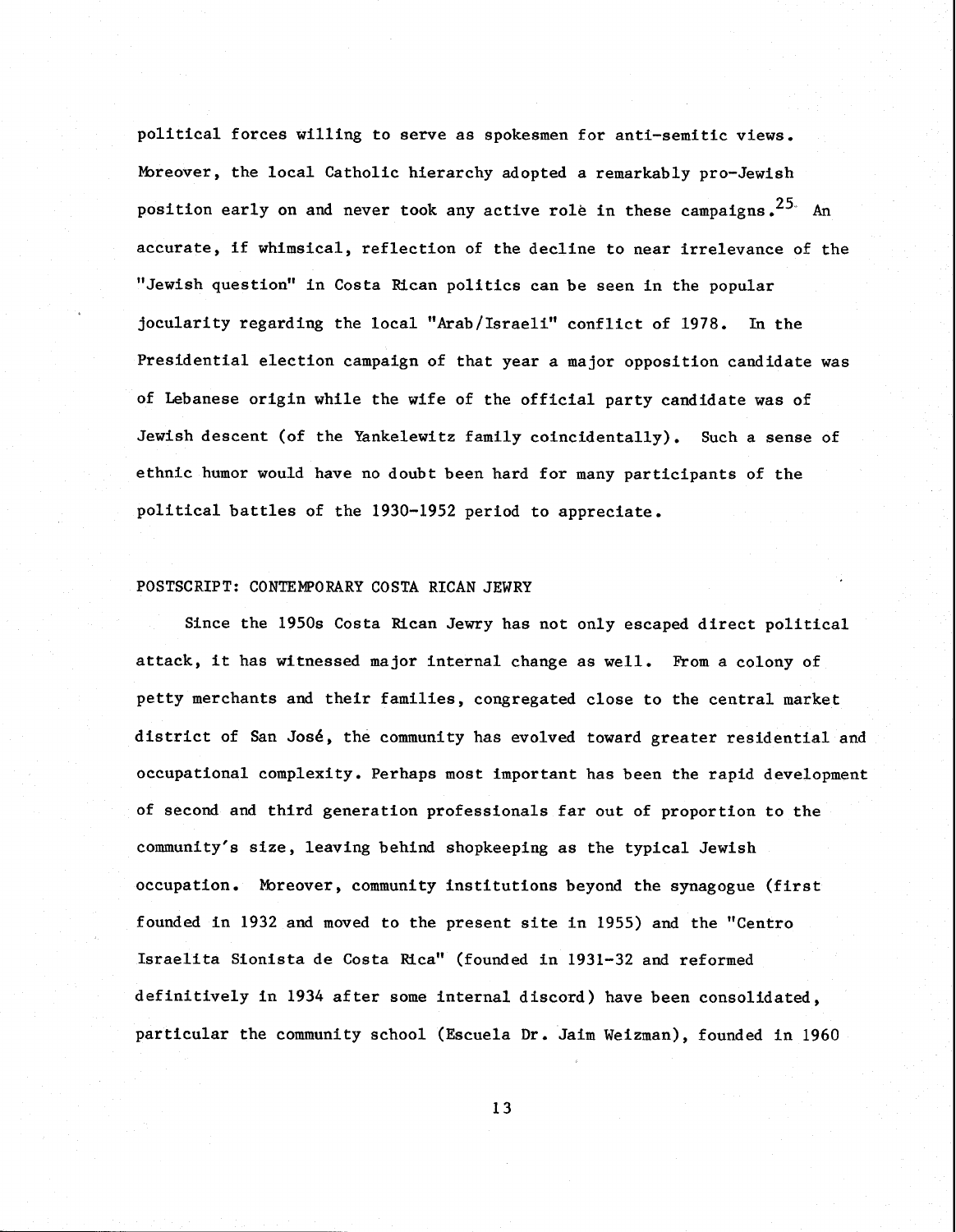and now including kindergarten, primary and secondary schools. This has tended to offset, to some extent, a notable secularization and acculturation of that same second generation of professionals and academics, away from traditional religiosity and community insularism.

Both the 1941 and 1952 censuses of Jewish occupations showed an overwhelming merchant/industrial majority among adult males. By the late 1970s, however, Jewish surnames were increasingly prominent in Costa Rican professional circles. In an informal survey of membership among leading professional associations in 1978, Costa Rican Jews, only 0.08% of the national population, accounted for 1.6% (23) of its medical doctors, 2% (3) of its architects, 1.2% (10) of the civil engineers, 10% (10) of the industrial engineers, 2% (3) of the mechanical engineers, but only 0.2% (5) of the more creole-dominated and tradition-bound legal profession.<sup>26</sup> This movement into the free professions has been paralleled, and perhaps even exceeded, in the ranks of university academics, where Jewish men and women of letters have occupied leading positions since the early 1970s. However much this divergent generational experience has tried familial and community harmony, its effect society-wide has been quite positive. In addition to the obvious contribution to the national society and economy, the emergence of a second generation of professionals has radically altered the host society's perception of the Jewish community. No longer limited to the highly visible and coveted activities of retail trade in textiles, Costa Rican Jews have outgrown the scapegoat role in local politics which dogged their footsteps in the 1930s and 1940s.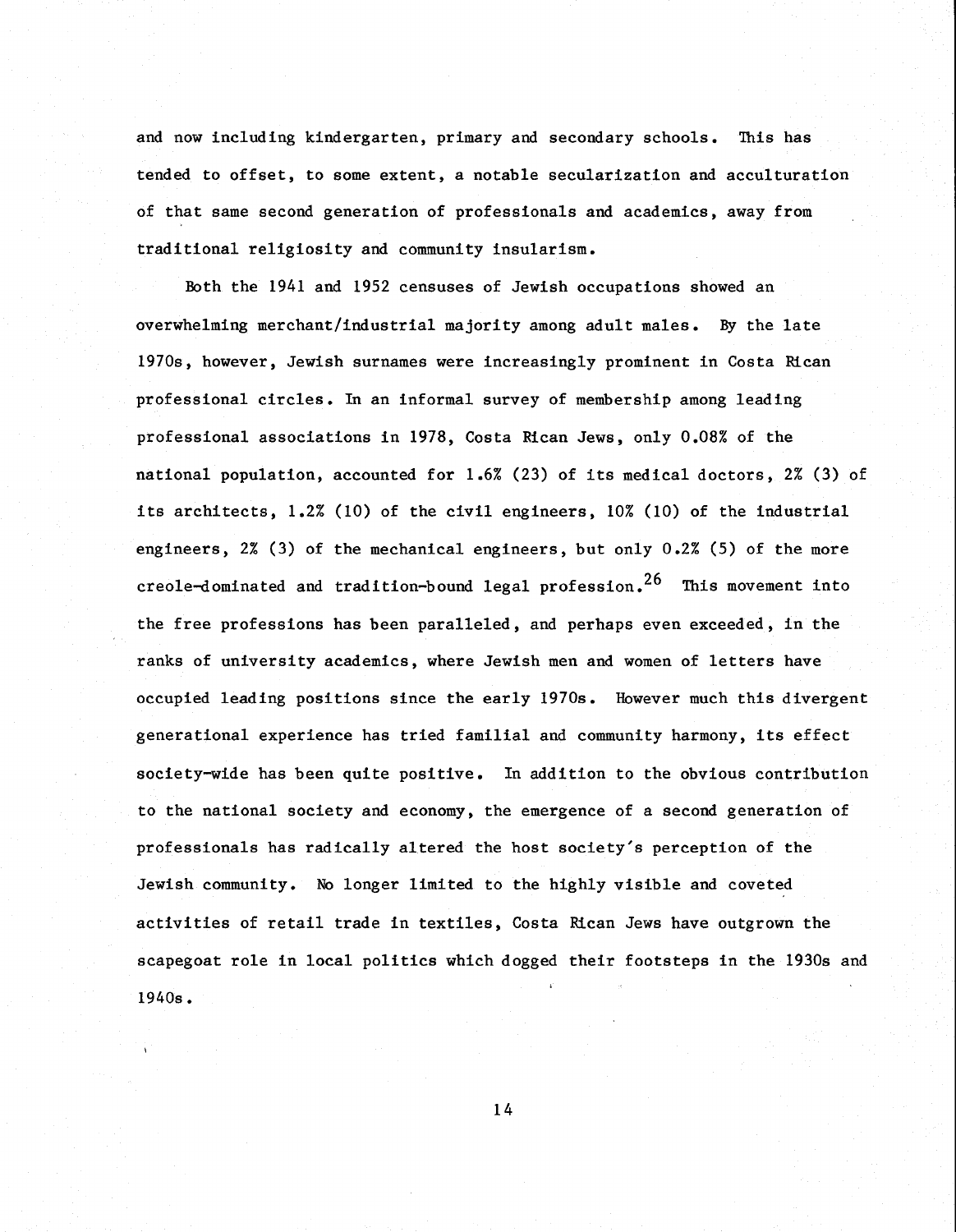Today, as in the past, Costa Rican Jewry has tended to adopt a united political stance only vis a vis the question of the state of Israel. As early as 1943 there was a local "Pro-Palestine Committee", which gained the support of Costa Rican intellectuals as well.<sup>27</sup> A very few youth actually enlisted in the far-off struggle, while most collaborated more indirectly sending funds to the New York and Palestine headquarters of the movement.<sup>28</sup> In October 1947 Moshé Gurany, representative of the Jewish Agency in Palestine visited the Costa Rican community and was also greeted publicly by President Picado, who expressed his support for the Israeli cause which was to triumph the following year.<sup>29</sup> This occasion was marked with great festivity and thanksgiving by Costa Rican Jews, as the major local newspapers of the time bear witness.  $30$ However, none of the more ambitious attempts at a Zionist policy of emigration from Costa Rica to Israel proved notably successful among the youth of the community .

Costa Rica's relations with the state of Israel have been very close and friendly since 1948. Instrumental in this development, as well as in defusing local anti-semitism after 1948, was Figueres' associates in the founding of "Liberaci6n Nacional", Luis Alberto Monge and Benjamin Nufiez Monge the current President of Costa Rica (and the unsuccessful 1978 candidate whose wife , Doris Yankelewitz , was the object of the "Arab/Israeli" discussion mentioned above), was the nation's first Ambassador of Israel, and he and his wife have remained active in bi-lateral relations since then. Nufiez, a Catholic priest and labor organizer, likewise formed part of the 1948-1949 interim Junta government of Figueres and would later serve as Ambassador to Israel. Perhaps the high point of affective ties between Costa Rican Jews and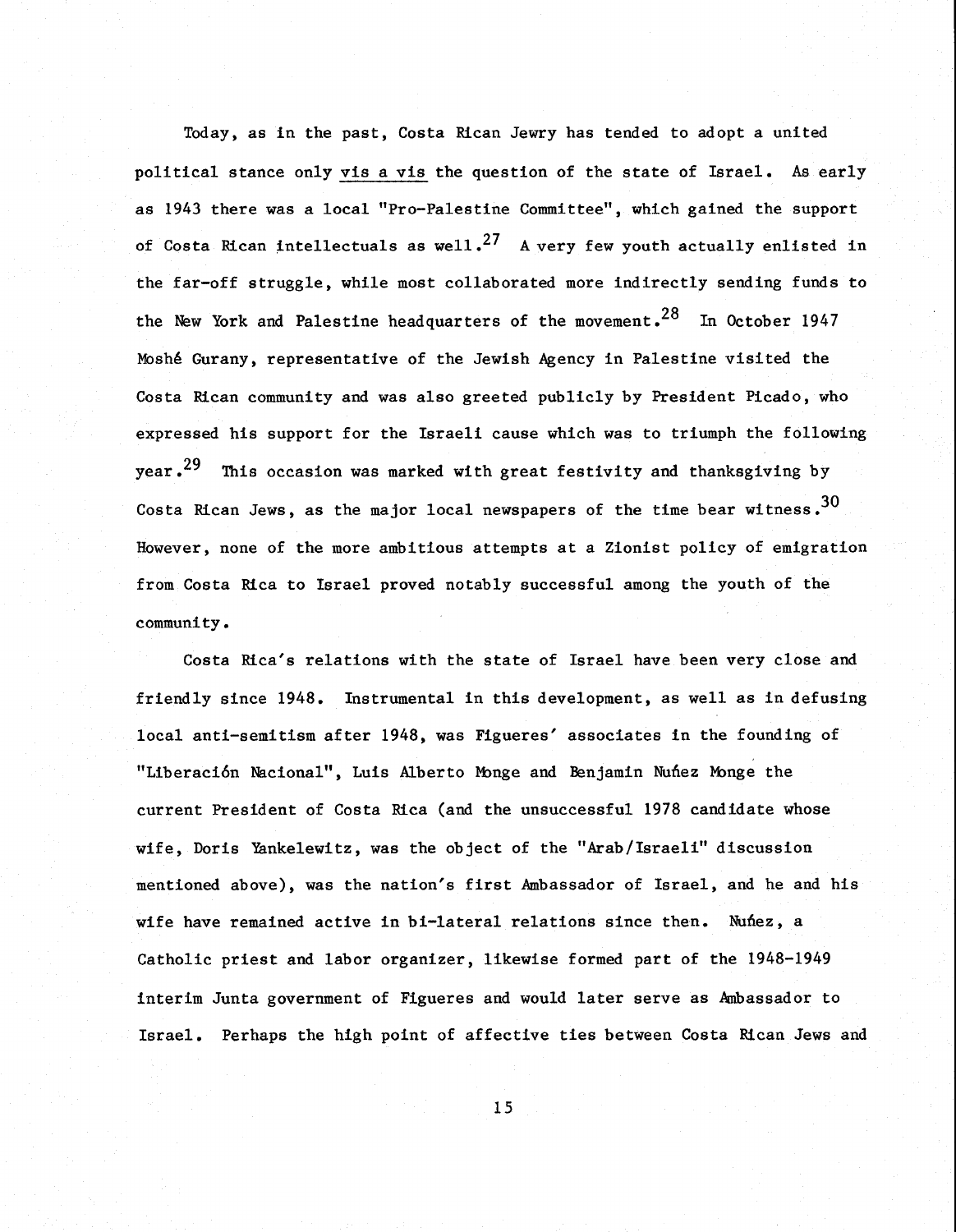Israel was reached with the State visit of then Foreign Minister and now Prime Minister Yitzak Shamir to Costa Rica in Mid-1982. Continued amicable relations are based on beneficial cooperative arrangements in agricultural and industrial development with the Costa Rican government, as much as on local Jewish sympathy and support for Israel.

Despite the often rumored increase in Israeli relations with and arms supply to right-wing regimes in Central America, and the anti-Zionist and pro-Palestinian positions of Nicaragua's Sandinista government, Costa Rica's relations with the Jewish state and the local community's ties have not become a national political issue of any significance. Moreover, the allegedly anti-Jewish acts of the early Sandinista period in Nicaragua offer more of a parallel with Costa Rican revolutionary upheaval in 1948 than today. Not only is the political climate of contemporary Costa Rica radically different from that of its neighbor, but the Jewish community is far larger, more heterogeneous and settled-in than its ill-fated and miniscule Nicaraguan counterpart. To be sure, wealth in general, and Jewish wealth in particular, has its detractors in Costa Rican politics, and there undoubtedly is considerable potential for a future revival of anti-semitic politics, particularly as part of a rightist radicalism coming out of the worst pre-1948 oligarchical tradition. Moreover, this same oligarchy, as well as segments of the urban middle class, maintain a certain degree of resentment toward Jews, on the basis of their much commented marital endogamy, as well as that of their disproportionate educational and professional achievements in competetive fields .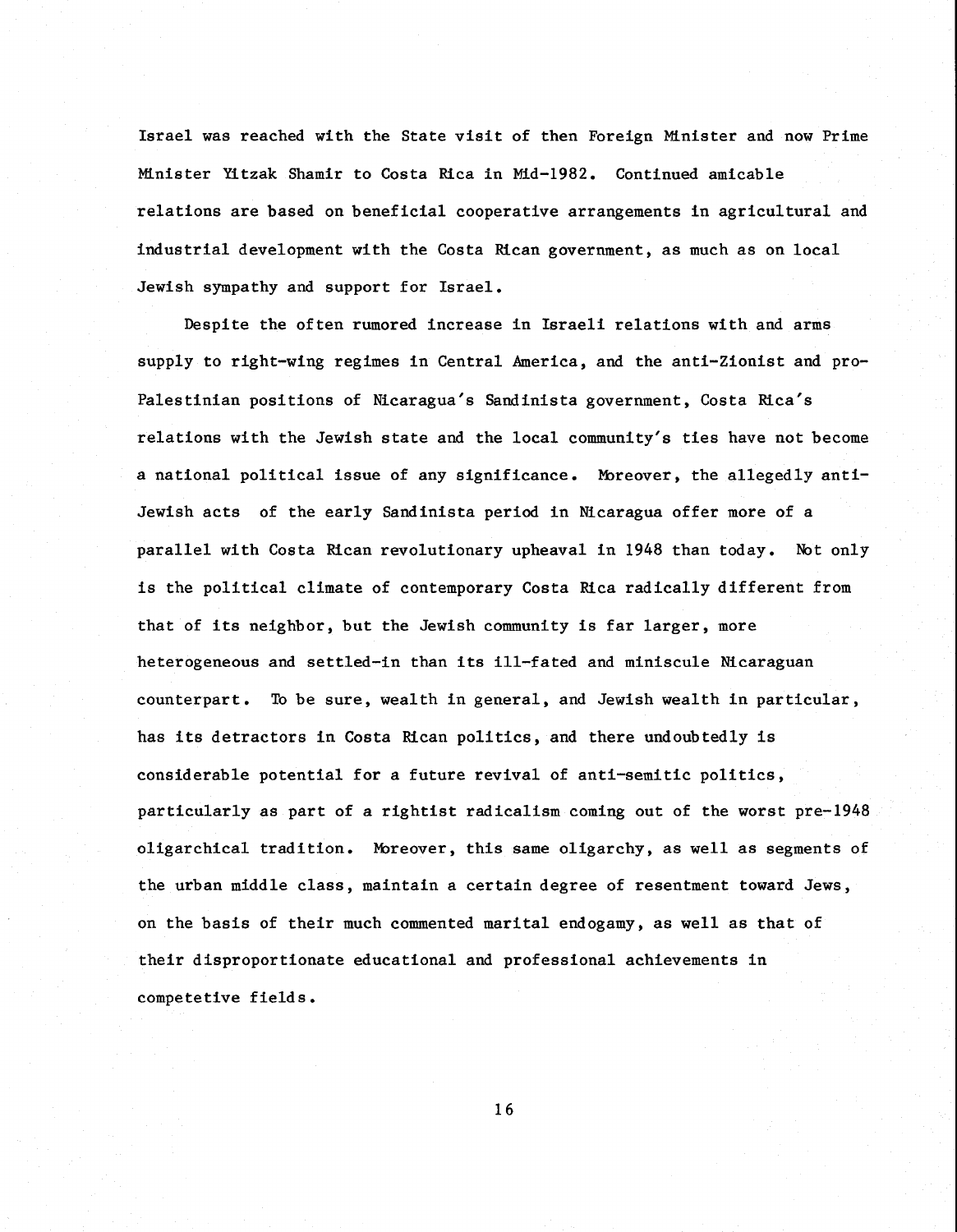All of these factors notwithstanding, Costa Rican Jewry and its prospects appear radically different from the fate genuinely feared in the mob-ruled spring of 1948. Community stability and permanence is based on the legacy of the early and substantial "shteitl" immigration from Poland, as well as on the increasing heterogeneity within the colony since the 1960s. Such a contemorary fate and future certainly were the driving force behind the early immigrants, the sacrifices of the "klapper" merchants, and their reunion with family members left behind very shortly thereafter.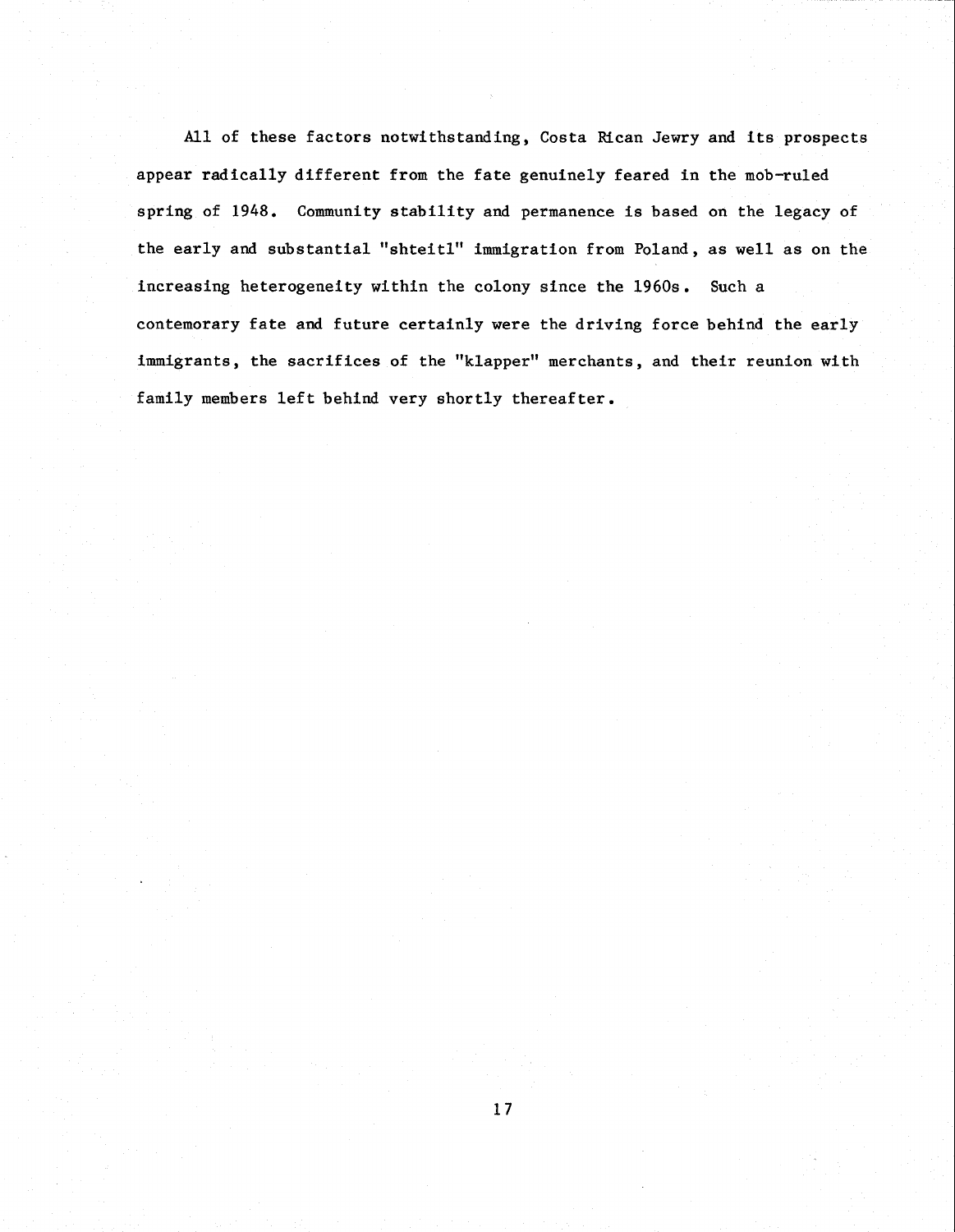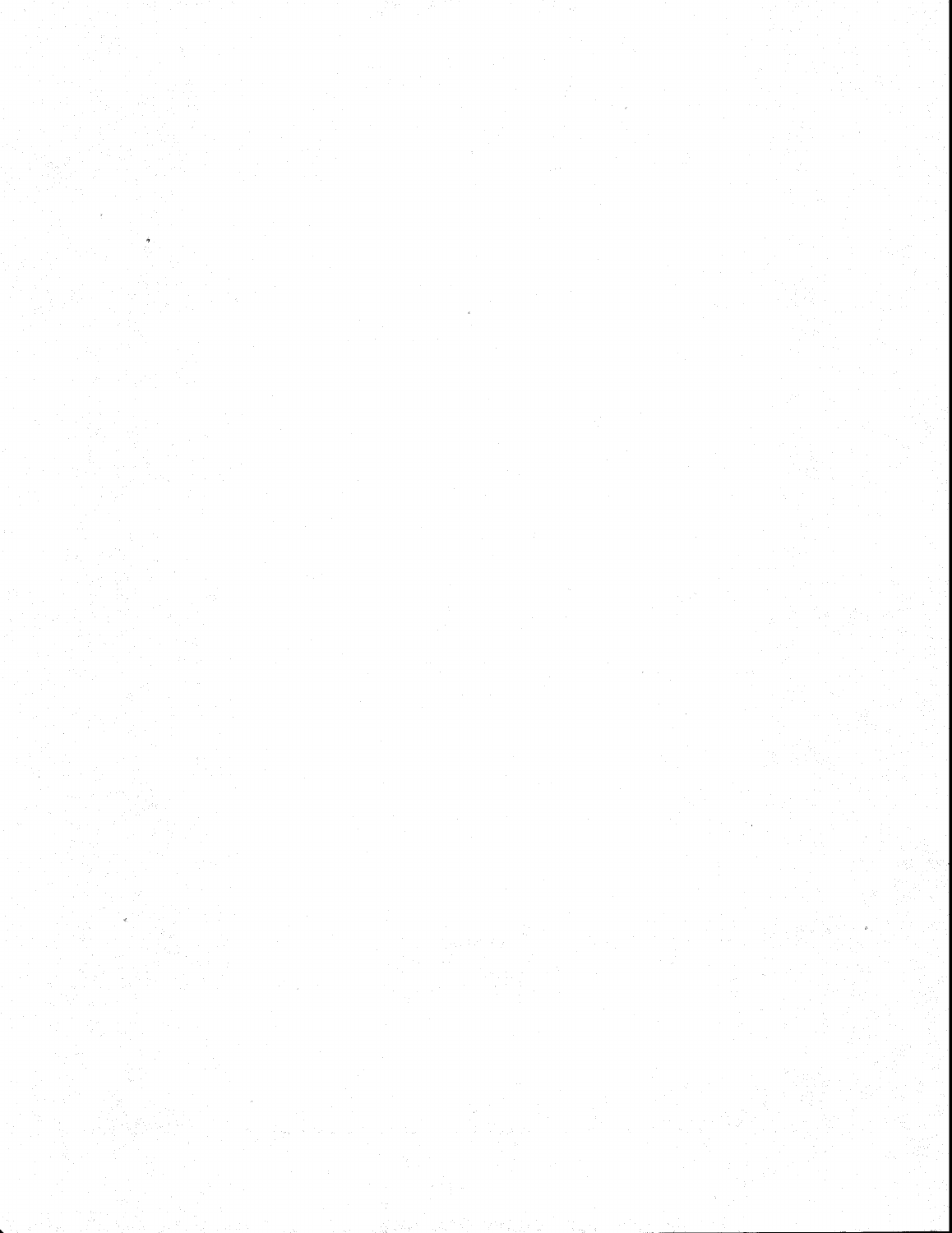#### **NOTES**

- 1. Jacobo Schif ter, Lowell Gudmundson, and Mario Solera, El judfo Costa Rica, **I**  San Jose: Editorial Universidad Estatal a Distancia, 1979, pp. 95, 146. Initially, children born locally but of immigrant parents were considered to be foreignors as well. For further details and testimony on the myriad of community issues not dealt with in this brief overview consult the above mentioned work.
- 2. Several Costa Rican authors have claimed that early colonial settlers were often "conversos" or Sephardic Jews from the peninsula. Similar assertions appear in the case of Antioquia, Colombia, purporting to explain a notable degree of entrepreneurial dynamism in both historical cases. However, no solid evidence is offered in either national historiography.

**I** 

- 3. Representative figures were Moisés Maduro, a merchant from St. Thomas, Virgin Islands, appointed to public office before 1880, Alfredo Sasso Robles, of Panamanian origin and later head of the Costa Rican Chamber of Commerce and candidate for national Deputy in 1930, and **Max** Fischel of the United States. Fischel combined dentistry, retail pharmaceutical sales, and land speculation during the 1920s.
- 4. Schifter, etal, p. 106.
- 5. Ibid, pp. 102-103, citing Mr. Jose'Rochwerger as the source of this information.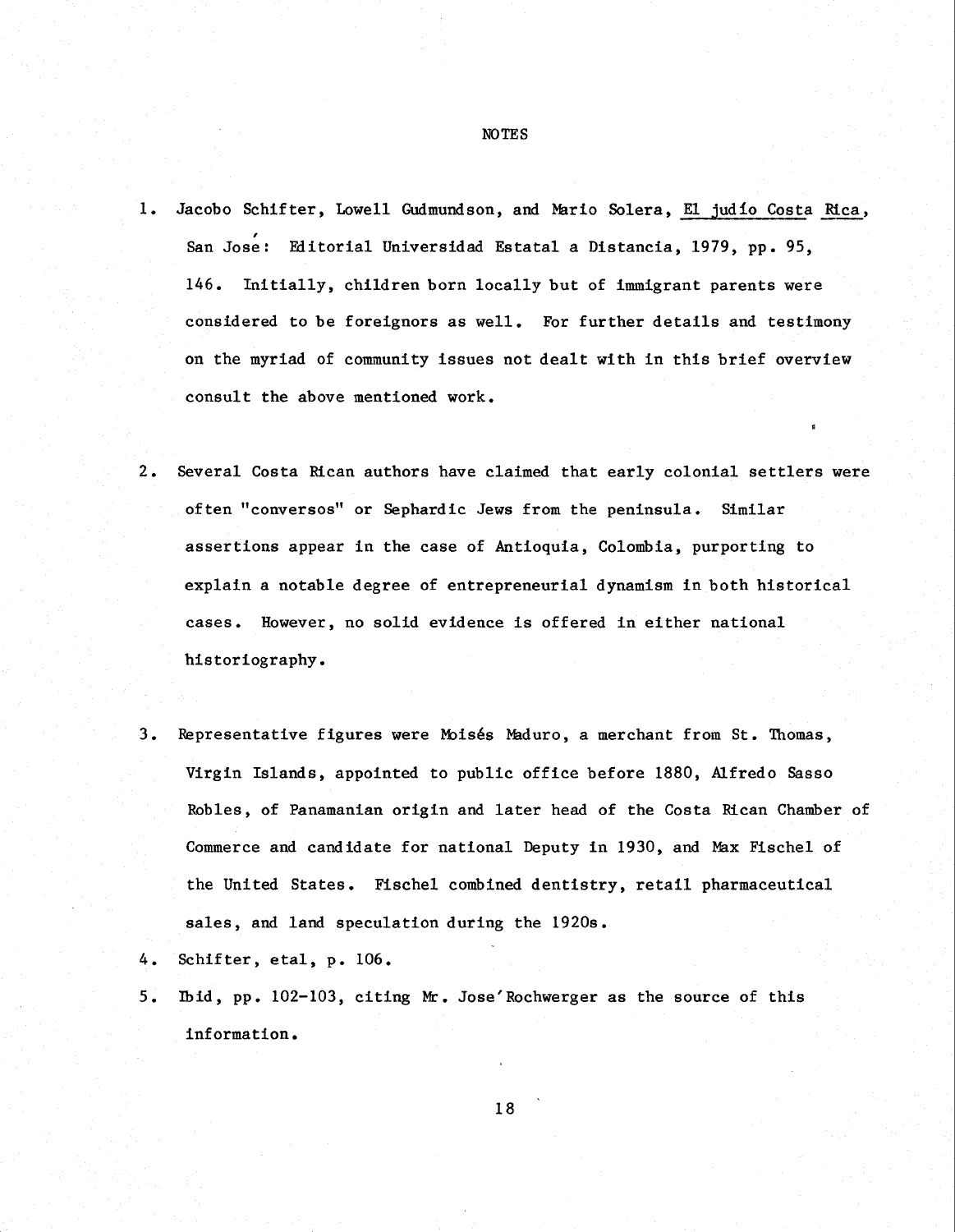- 6. Ibid, p. 154.
- 7. Ibid, p. 155.
- 8. Ibid, p. 168, citing the San Jose newspaper, La Tribuna, March 7, 1941, and its report on the legislative inquiry report.
- 9. Ibid, pp. 170-172, contained in the private archive of the "Centro **Israelita Sionista de Costa Rica" in San José.**
- 10. Ricardo Jime'nez, Por qu'e y bomo entraron 10s polacos?, (pamphlet from **<sup>a</sup>** 1936, reproduced textually in Schifter, et al, pp. 193-200).
- 11. See, in particular, 'Iheodore Creedman, "The Political Development of Costa Rica, 1936-1944: Politics of an Emerging Welfare State in a Patriarchal Society", Ph. D. dissertation, University of Maryland, 1971.
- 12. Creedman discusses the role of Effinger in the abovementioned study, as do several other local and foreign authors.
- 13. La Tribuna, June 20, 1940, p. 1; idem, March 7, 1941, p. 1
- 14. Diario de Costa Rica, February 25, 1939, pp. 1, 6; idem, February 26, 1939, pp. 1
- 15. La Tribuna, June 20, 1940, p. 1.
- 16. Idem, by 17, 1940, p. 7.
- 17. Idem, ibidem, p. 1.
- 18. Idem, mrch 7, 1941. The documentation from this legislative commission is nowhere to be found in the national archive's "congressional" section. Whether through oversight, or deliberate suppression, this important historical record has been lost.
- 19. Idem, October 17, 1943, p. 5. Picado eventually gained much support from those who would benefit from the substantial sugar and coffee properties taken from the local German colony after 1943. See, Schifter, et al, p. 163, note 57.